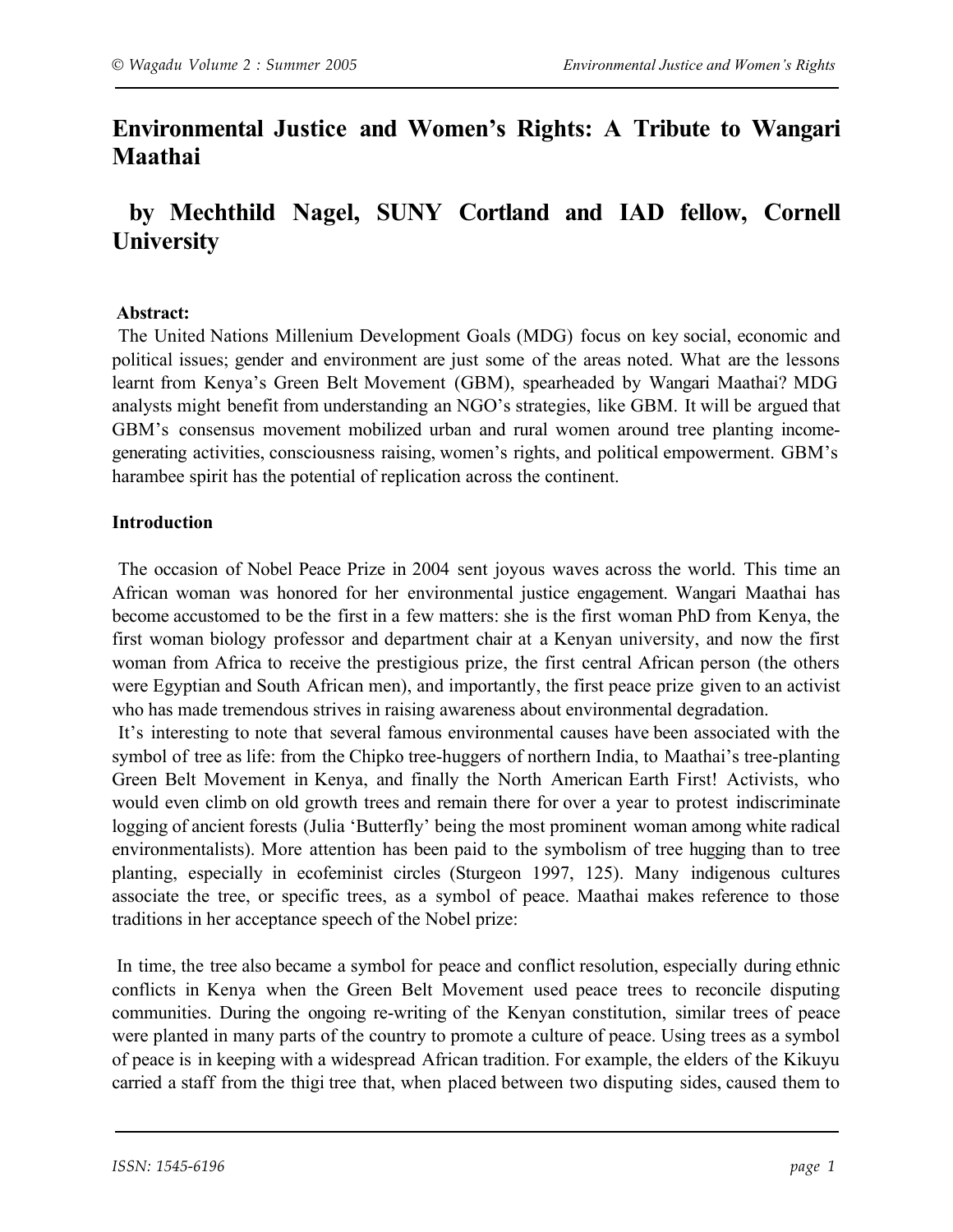stop fighting and seek reconciliation. Many communities in Africa have these traditions. (Maathai, official website, 2004a)

Maathai also notes that during the pro-democracy campaigns of the late 1980s, trees of peace were planted to draw attention to the plight of political prisoners. In her own protracted struggle with Moi's government over, democratization, land grabbing and privatization schemes, Maathai was maltreated and imprisoned. Her recent involvements have been with the Jubilee 2000 campaign (Maathai 2004b), and in a recent speech at the Bejing plus ten UN conference in New York City (2005), she reiterated the need for a cancellation of unpayable foreign debt of countries in the Global South.

#### **What are some of the lessons for environmentalists and women's rights activists?**

I think we may be able to retire talk about Afropessimism, when such good news as GBM come out of Africa. In fact, we have to code a term like American nihilism, when it comes to the George Bush era, threatening the globe with perpetual war and with an environmental policy reaching total impunity: The 'Clear skies' initiative is a snub to the Kyoto Agreement. Gone are the longterm commitments to 'clean air' and water; chemical trails continue poisoning our atmosphere with mercury and other heavy metals; and fossil fuel proponents are celebrating the end of EPA regulations. A Brave New World indeed. Enter the activist Wangari Maathai, who already received the alternative nobel prize years ago. Her 2004 peace prize ruffled a few feathers, especially among those human rights stalwarts, who questioned why a 'peace prize' was given for non-political causes; after all, what does the environment have to do with peace and justice? In her response (to critics, perhaps), Maathai says the following:

In this year's prize, the Norwegian Nobel Committee has placed the critical issue of environment and its linkage to democracy and peace before the world. For their visionary action, I am profoundly grateful. Recognizing that sustainable development, democracy and peace are indivisible is an idea whose time has come. Our work over the past 30 years has always appreciated and engaged these linkages (Maathai 2004a).

One might also wonder why celebrate an African initiative when the major players of greening the earth sit in Europe and the US? This Nobel recognition then strikes at two issues—the marginalization of African women and the marginalization of (women led) eco-justice movements in Africa. (Of course, I should hasten to say that Green Belt has become the most visible NGO on ecological issues in Africa.) It seems to me that the Nobel committee has also elevated women's rights on the continent—as Maathai's organization is clearly women identified (lost on her husband who accused her of being 'too male' and therefore had to divorce her). Other recent women Nobel winners, such as Aung San Suu Kyi, Rigoberta Menchu, and Shireen Ebadi, 2003 recipient, were honored for their advocacy for human rights, while Maathai's commitment to women's rights specifically was acknowledged by the Nobel selections committee. The importance of women's social and economic standing in Africa—even while politically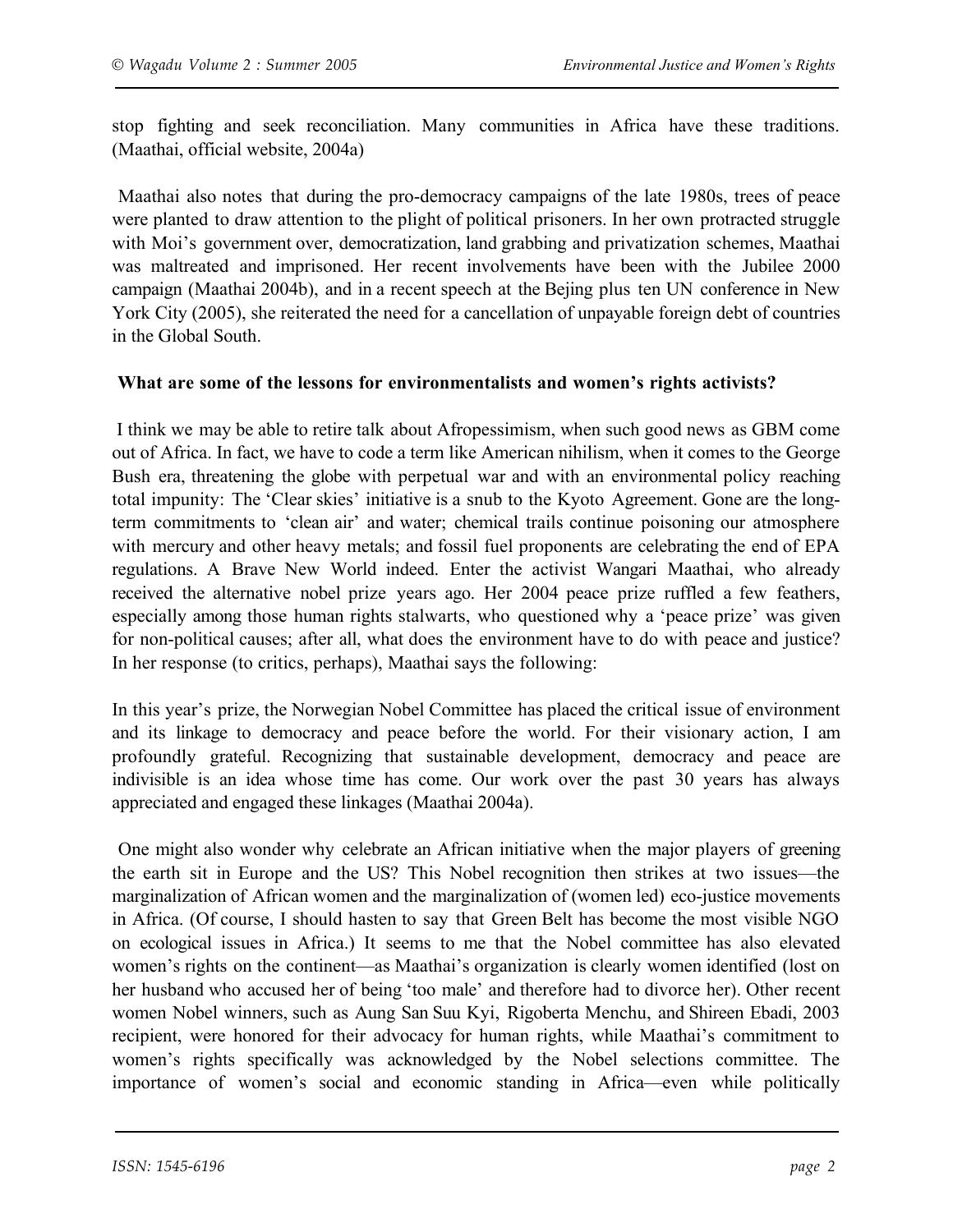marginalized—has been recognized in many international for a. From a discourse of blaming the victim (for being an AIDS vector, for irresponsible foraging and reproduction), the tenor has shifted to a discourse of strengthening the girl child, fostering her education, increasing maternal health, as reflected in the Beijing Platform for Action (1995) which adopted key language from the Dakar Platform, and in the latest round of the UN Millenium Goals, where many of the goals focus on fostering the well being of women and girls in the global South. We will turn next to the movement to see how some of these noble ideas are implemented by the people for themselves. Maathai notes

The Green Belt Movement is an example of a successful development project by the people rather than for the people. It was structured to avoid the urge to work for rather than with them. This approach is empowering the local people (2004b, 72).

### **History of the Green Belt Movement**

The Green Belt Movement has had a sustained lifespan and has become one of the most recognizable non-governmental organizations in Africa. GBM has planted over 30 million trees in Kenya since 1977 and has successfully stemmed the tide of deforestation and land erosion in many parts of rural Kenya. By 1999, the organization had established 6,000 tree nurseries in 26 districts (2004b, 30). Over 100,000 women and thousands of students have been involved in GBMs educational activities, and over 200,000 peace trees have been planted during GBMs advocacy trainings or conferences (GBM 2003). GBM has longstanding plans to contribute to the global greens movement and has set up GBM 'satellites' in 30 African countries, the US and Haiti. It is also one of the few NGOs which, thanks to Maathai's ingenuity and foresight, has been able to bridge the gap of the rural and urban in Kenya. GBMs humble beginnings, curiously, began in Kenya's women's movement. Maathai was asked to join the board of National Council of Women of Kenya (NCWK) and its standing committee on Environment and Habitat. She proposed to the committee to work on tree planting initiatives as a community response to deforestation and lack of available firewood. Skeptics noted that tree planting should be left to the experts and such conservation scheme was outside the organizational scope of NCWK. Maathai states candidly that her idea was accepted anyway, because no other proposals were generated at the time (2004b, 20).

The new found project was called "Save the land harambee"—harambee invokes Kenyatta's clarion call for self-help, 'pulling together'); in Maathai's 'practical' vision, this would mean "One person-One tree", i.e. 15 million trees for 15 million Kenyans (at the time) (2004b, 25). A few years earlier, Maathai started a tree planting project as part of a plan to combat poverty in her region, but it was only in her work with NCWK that she realized that women can have a tremendous role in the treeplanting campaign; after all it is women who look for wood and cook and feed their children. Why not plant indigenous fruit trees to supplement the diet and reeducate women about nutritional benefits of indigenous plants? So early on, it became clear that the environmentalist had to branch out into the social areas of women's poverty alleviation and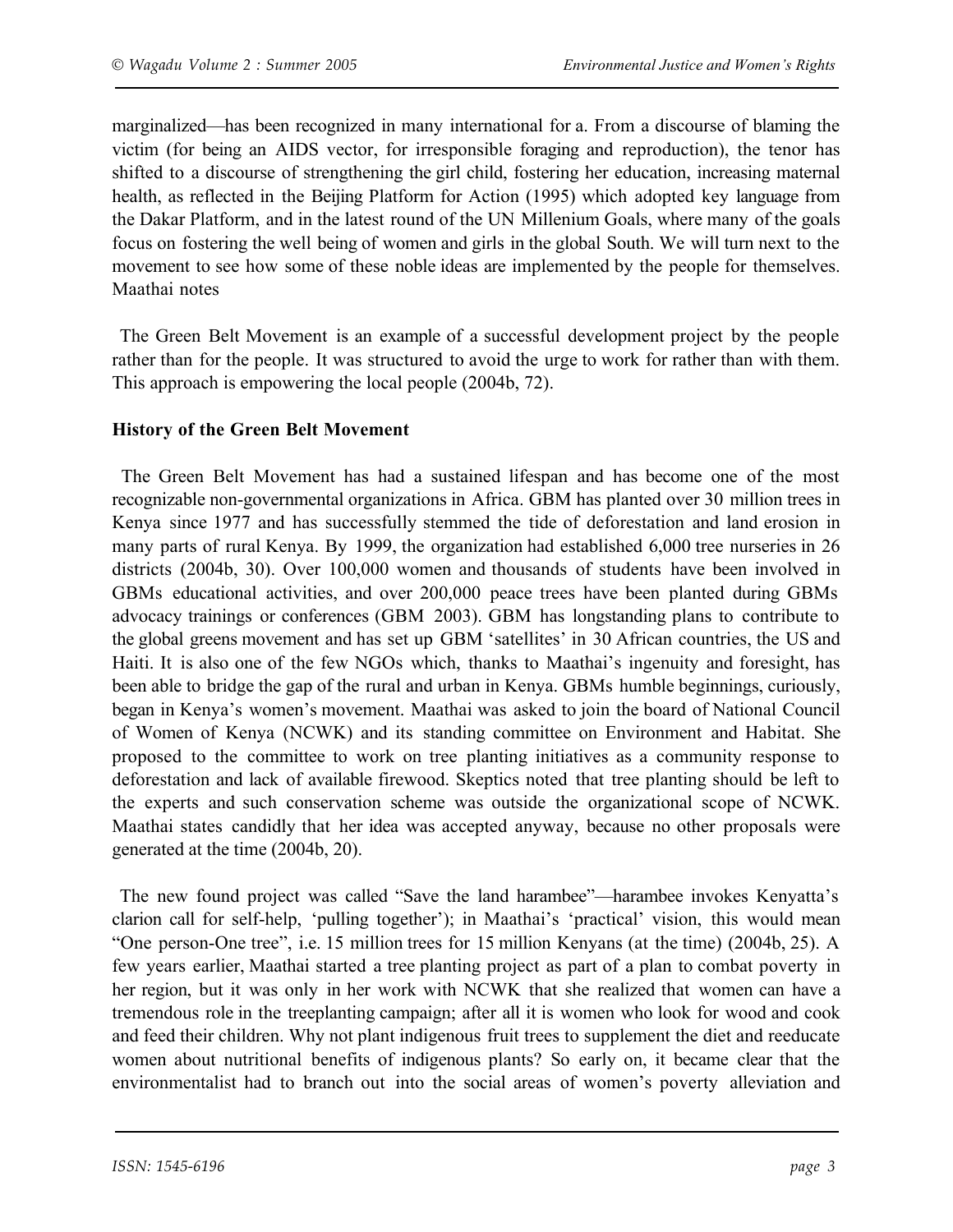empowerment. In an interview in 1992 she explains: "Once you start making these linkages, you can no longer do just tree planting. When you start working with the environment seriously, the whole arena comes: human rights, women's rights, environmental rights, children's rights…everybody's rights" (Ndegwa, 94).

The campaign asked foresters to educate the women about starting a tree nursery; yet most of that was unsuccessful because the foresters spoke academically and didn't communicate well enough (Maathai 2004b, 27). Other measures had to be taken. As Maathai reminisces:

The women quickly became very innovative and used techniques that would have been completely unacceptable to professional foresters. Indeed at one point, the foresters complained that the women were adulterating their profession! Women substituted broken pots for seedbeds, used granaries …to keep seeds and seedlings away from domestic animals and learned to observe the flowering cycle of plants so they could harvest seeds (28).

In effect the women became "foresters without diplomas." Professional male foresters now work in unison with these self-reliant tree nursery specialists. The name "Green Belt" came to replace the harambee concept, because in community planting ceremonies rows of at least one thousand seedlings were planted. This tree "belt" would provide ample shade, windbreak, soil conservation and bird sanctuary (28).

Maathai's description of working with mostly rural women farmers who are semi-literate is telling. Ever aware of her privileged education, she sought out measures to facilitate women's empowerment and avoid paternalistic attitudes. She notes with apprehension being catapulted into a leadership position in the National Council of Women of Kenya, when she had only limited and elite involvement with women in her university circles (16), whereas the Council served mostly rural women. As the example with the women foresters shows, the tree campaign had to be re-tooled to work for the women, instead of forcing academic and correct programming onto the farmer-apprentices (27).

 The women decided to do away with the professional approach to forestry and instead use their common sense! After all, they had for a long time successfully cultivated various crops on their farms. What was so difficult about applying this knowledge to tree planting? The campaign encouraged them to use their traditional skills, wisdom and plan common—and perhaps women—sense (27).

Indeed women's sense adulterates diploma-certified knowledge. This is quite similar to the afrocentric, feminist epistemology which validates wisdom over knowledge. As Patricia Hill Collins explains:

African-American women need wisdom to know how to deal with the 'educated fools' who would 'take a shotgun to a roach.'…Knowledge without wisdom is adequate for the powerful,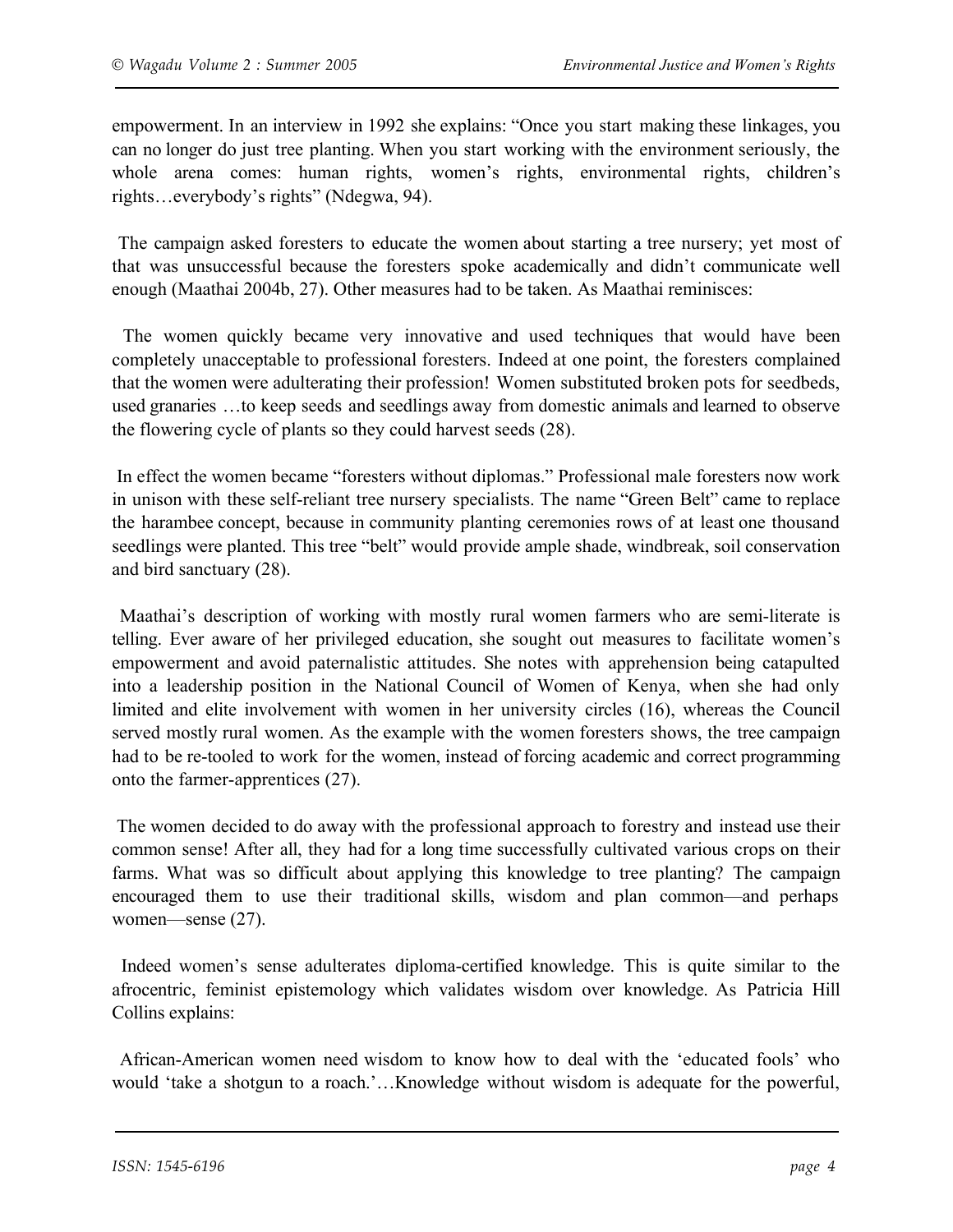but wisdom is essential to the survival of the subordinate (208).

 Criticisms of the movement, and Maathai specifically, started to abound after a successful start. First, it came from the forestry department which found itself in competition with these untrained professionals who actually ended up doing a more effective job than the civil servants. Maathai ran into trouble with the government by the mid-eighties, even though she sought more cooperation with the politicians (Ndegwa 95)

In her Nobel Laureate speech, she notes:

Although initially the Green Belt Movement's tree planting activities did not address issues of democracy and peace, it soon became clear that responsible governance of the environment was impossible without democratic space. Therefore, the tree became a symbol for the democratic struggle in Kenya. Citizens were mobilised to challenge widespread abuses of power, corruption and environmental mismanagement. In Nairobi's Uhuru Park, at Freedom Corner, and in many parts of the country, trees of peace were planted to demand the release of prisoners of conscience and a peaceful transition to democracy (Maathai 2004a).

Even women's organizations, most prominently Maendeleo ya Wanawake Organization (MYWO) were coopted to join the bandwagon of eager critics of Maathai. Maendelo, which draws mostly a Kikuyu constituency, labeled her disrespectful of the national elders (e.g. the president) with her Uhuru Park intervention. This women's group benefited, as did Green Belt, from government housing in Nairobi (Ndgewa 96). Due to its attack of "the white elephant" GBM lost its government housing and was threatened with losing its NGO status, if it wasn't for the international donor community who intermittently intervened to protect Maathai and GBM (Ndegwa 52). It is highly unusual for a NGO to foment opposition to government, and many NGOs indeed avoided such confrontation with Moi (Ndegwa 28). Maathai went further and banded with opposition lawyers and churches to form a political opposition (FORD) to the single party state, in 1990 (29). Finally, by 1992, after democratic elections, a multi-party system was adopted.

What is unique about Maathai's approach is that she created a national environmental agenda and attaches to that prodemocracy, if not liberatory, struggles. In the past, liberation movements in Africa tended to define themselves in terms of identity (ethnic, clan, religion, region) and ideology (e.g. African socialist) (cf. Markakis 1999). African environmental politics have remained in the "realm of the relationship between ethnicity and the state mediated by modern political elites" where resource conflicts turn quickly into political conflicts, e.g. the Horn of Africa (Salih 1999, 1). Maathai, on the other hand, downplays social identities in order to favor the common cause of an environmental justice movement. Yet, her movement became trivialized as a Kikuyu organization, and she counters such allegations in the following way:

It was truly coincidental that I was a woman and a Kikuyu from Nyeri. For that reason, when I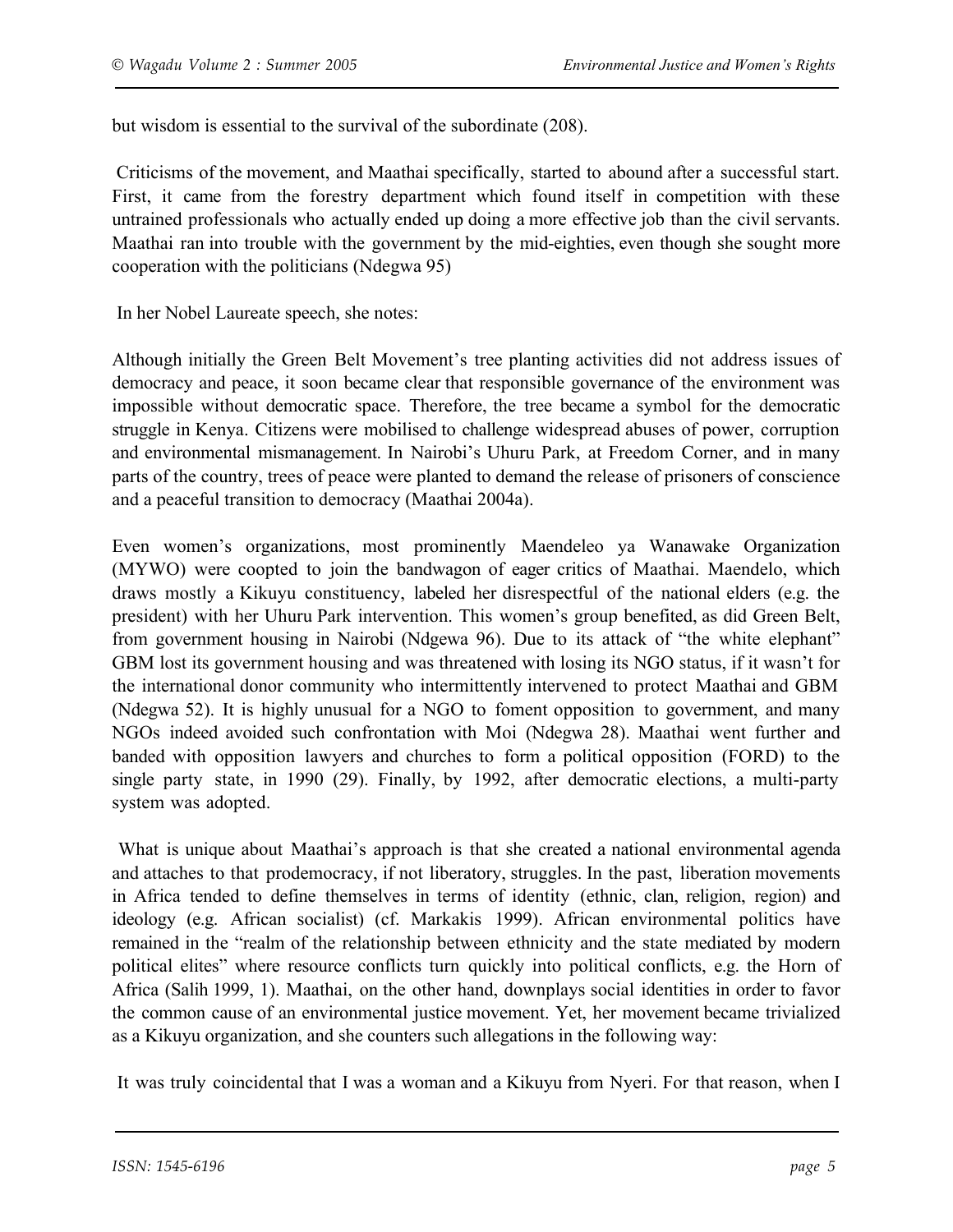would later be dismissed on account of my tribe and marital status, I knew that much of the malice was due to jealousy and political expediency (Maathai 2004b, 12-13).

During the 1990s she would be discredited as a mad woman, not only by President Moi but also by the media, running around with tree seedlings, being beaten up by police or security guards (Omar).

## **Ecology Meets Feminism**

Women have been in the forefront of the environmental struggle, from New York's Love Canal to Kenya's Green Belt, ecological concerns have often be merged with politics/identity issues of motherhood. Bearing the brunt of water shortages and environmental degradation and pollution, women have become politicized (or conscientized) to take back the land and connect it with land claims, human rights, and peace issues. Within the global South, "ecofeminist" struggles have not been held up by the worries of having a correct set of theoretical positions, rather ecofeminism in development discourse is "not so much an immutable set of theoretical positions as it is a political intervention that continually shifts its discourse in relation to its negotiation with dominant forces in development politics" (Sturgeon 1997, 139). This fits very much Maathai's own intellectual and political development. She has recognized that a treeplanting campaign on public lands has had potential to grow into a grander vision, not only for civil society, but also for governance and public stewardship of resources. As she embarked Green Belt into this grander scheme, inevitably she ran into multiple roadblocks, especially with the Moi government. Today, Green Belt is engaged in training women and girls in health education; pupils in organic, sustainable agriculture; and green belt safaris for Northern tourists and students (GBM 2003).

Feminist activists in the global South have had to contend with various theoretical presuppositions. In the 1970s, development discourse added a gender component, which came to be known as the "women in development" paradigm. The western development model was kept in tact but complemented by the following theory. Women are fuel gatherers, consumers of firewood and therefore responsible for environmental degradation, population explosion, malnutrition and poverty. (Sturgeon, 143) By the 1970s Southern (rural) women were seen by development planners as 'having too many children and destroying their habitat.' They became convenient scapegoats for northern industrial elites and nations, consuming most of the world's fossil fuels and other natural resources. (144) Of course, here it is noteworthy to bring in Betsy Hartmann's economic analysis that in fact, Africa is seriously underdeveloped and underpopulated; and she argued this long before the AIDS pandemic. (1987, 17-25) Maathai confirms her view:

The three issues of population, agriculture and environmental degradation are reported to be feeding on each other. But as some of our observations seem to indicate there are other factors whose impact on the people of Africa is more devastating than the population pressure [such as economic under-development and poverty]. …*A depopulated Africa would still be poor and*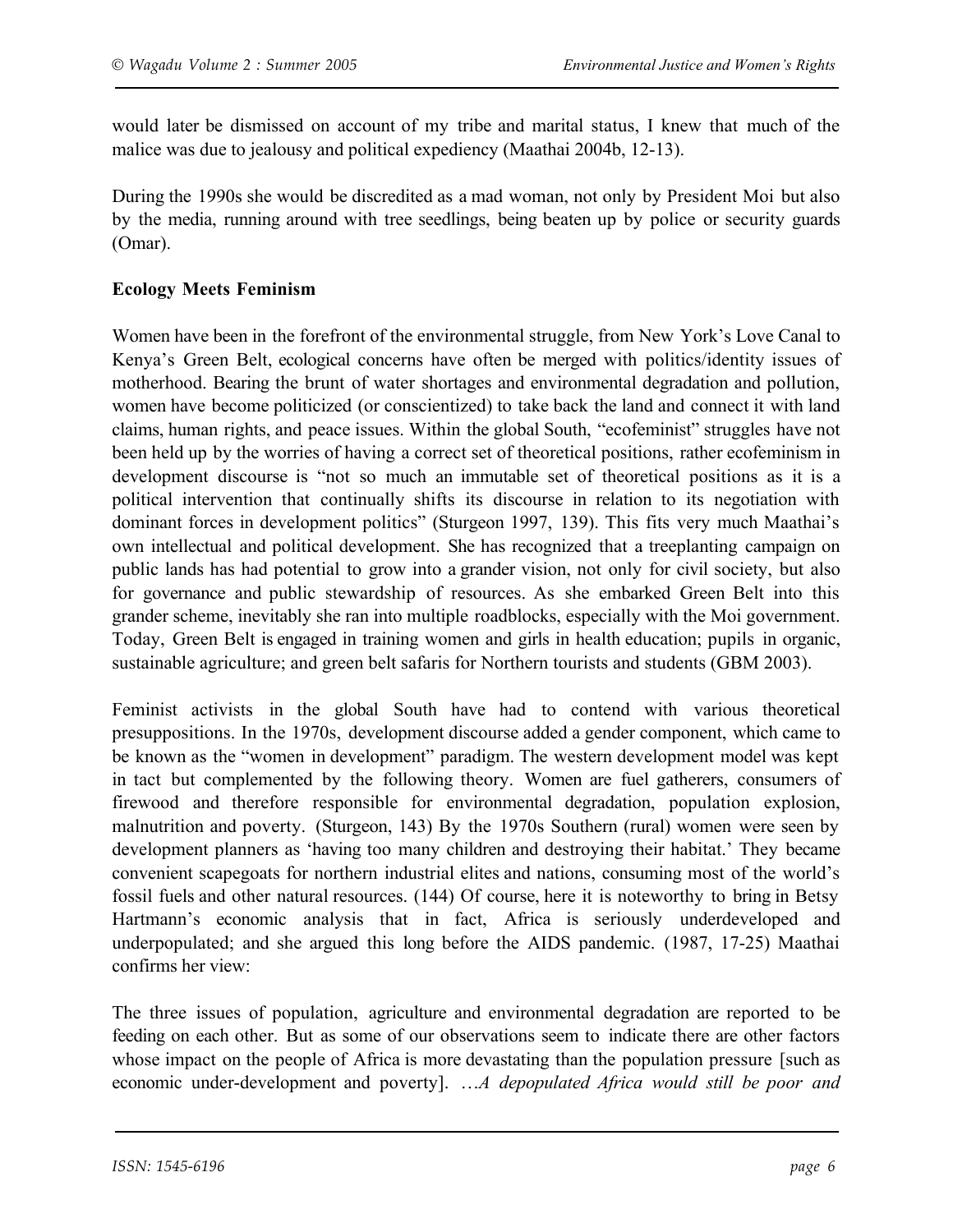*marginalized* (1995, emphasis mine).

However, it seems that a subtle shift in responsibility has occurred some ten years later. Now, the preferred blame is cast by using the more polite passive voice, as exemplified by UN Environment Programme, with whom Maathai has a longstanding, positive working relationship, since they have headquarters in Nairobi:

Unep says [pandemics are] caused by degradation of the environment, widespread deforestation, biodiversity loss, rising consumption of unsafe water, emission of greenhouse gases and the loss of balance between species that potentially cause infectious diseases and their predators (Mbaria 2005).

However, nowhere in its annual report does UNEP indict the Northern elites and its conspicuous consumption nor does it explicitly condemn capitalist encroachment on public lands, e.g. irresponsible logging and planting of fast growing, non-indigenous trees. Yet, activists-scholars, such as Vandana Shiva and Maathai would use an active voice and attribute environmental ills and lack of subsistence living on the 'green revolution' of agrobusiness (Shiva), and also on petro/chemical/pharmaceutical and logging multinational corporations which foster bottleneck development in the global South (Maathai 1995).

## **UN Millennium Goals and GBM**

Most of the eight goals focus actually on women's issues, which should be seen as an encouraging sign. They address women's health, the girl child's education, environmental and housing concerns, among other things. If dealt with effectively, they would indeed raise standards of living, lower maternal death rates and infant mortality and secure housing for the millions of slum dwellers around the world. Yet, to Maathai and other activists in the global South, these goals are not presented in a holistic way. They do little to address the wealth gap between North and South, they are silent on the harms of the 'green revolution' and thus, arguably, they give formal rights to girls and women, but not substantive human rights to poor people around the globe.

Civil society, non-profit organizations, such as the Green Belt, whose harambee spirit doesn't easily fit into a pro-capitalist ideology, have done us a great service to rethink our human and environmental priorities. It is indeed exciting that a new social justice agenda for our millennium is forged by the World's Social Forum (based in the South) and a global Greens Movement has potential to take its cue from a women's led organization based in Kenya. The Green Belt Movement has taught us to see women as partners for change in a global environment.

# **References**

Green Belt Movement. 2003. *Special Annual Report*. Booklet.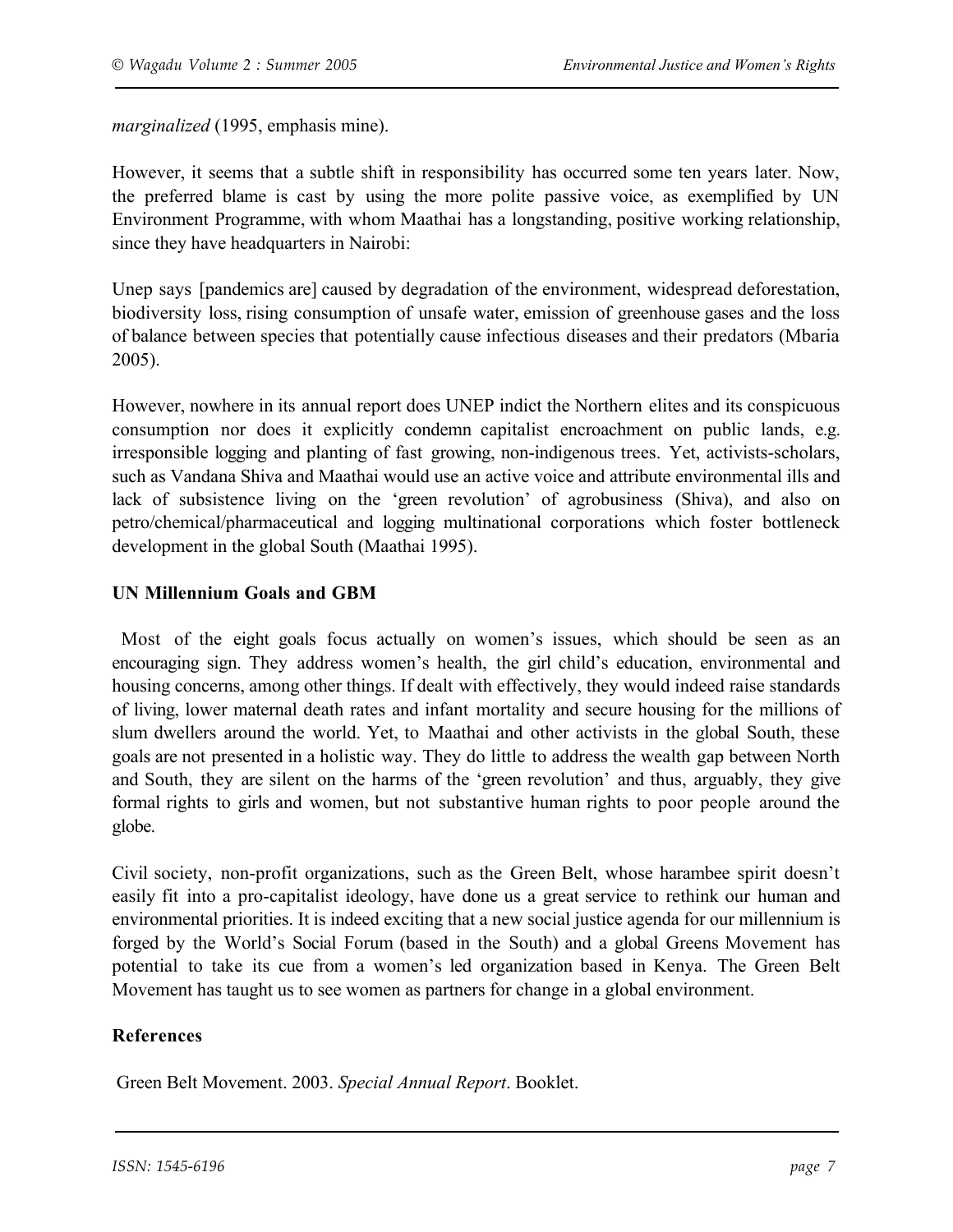Hartmann, Betsy. 1987. *Rethinking the Population Problem. In Reproductive Rights and Wrongs*. New York: Harper & Row.

Hill Collins, Patricia. 1990. *Black Feminist Thought: Knowledge, Consciousness, and the Politics of Empowerment*. New York: Routledge.

Maathai, Wangari. 2004a. Prof. Maathai's Official Website. http://www.wangarimaathai.or.ke/; date accessed: 2/22/05

\_\_\_\_\_\_\_\_\_\_\_\_. 2004b. *The Green Belt Movement: Sharing the Approach and the Experience.* New York: Lantern Books.

\_\_\_\_\_\_\_\_\_\_\_\_. 1995. Bottle-Necks of Development in Africa. Talk presented at the 4th UN World Women's conference in Beijing, China. http://gos.sbc.edu/m/maathai.html. Date accessed: 3/3/05

MacDonald, Mia. 2004. Making Waves. Interview with Wangari Maathai. New Internationalist, July 7, http://gbmna.org. Date accessed: 2/2/05.

Markakis, John. 1999. "Introduction." In Environmental Politics and Liberation in Contemporary Africa.

Mbaria, John. 2005. Environmental Destruction Has Unleashed New Diseases - UNEP The East African (Nairobi). February 28, 2005 Posted to the web March 1, 2005. http://allafrica.com/stories/200503010450.html Date accessed: 3/3/05

Ndegwa, Stephen, N. 1996. *The Two Faces of Civil Society: NGOs and Politics in Africa*. West Hartford, Ct.: Kumarion Press.

Omar, Siham. 2005. Personal communication, 2/28.

Salih, M.A. Mohamed. 1999. *Environmental Politics and Liberation in Contemporary Africa*. Dordrecht: Kluwer Academic Publishers.

Shiva, Vandana. 1991. *The Violence of the Green Revolution. Third World Agriculture, Ecology and Politics*. New York: ZED Books.

Sturgeon, Noel. 1997. *Ecofeminist Natures: Race, Gender, Feminist Theory, and Political Action*. New York: Routledge.

Wolens, Doug. 2000. *Butterfly Long Synopsis*. http://www.gmdstudios.com/demo/butterfly/. Date